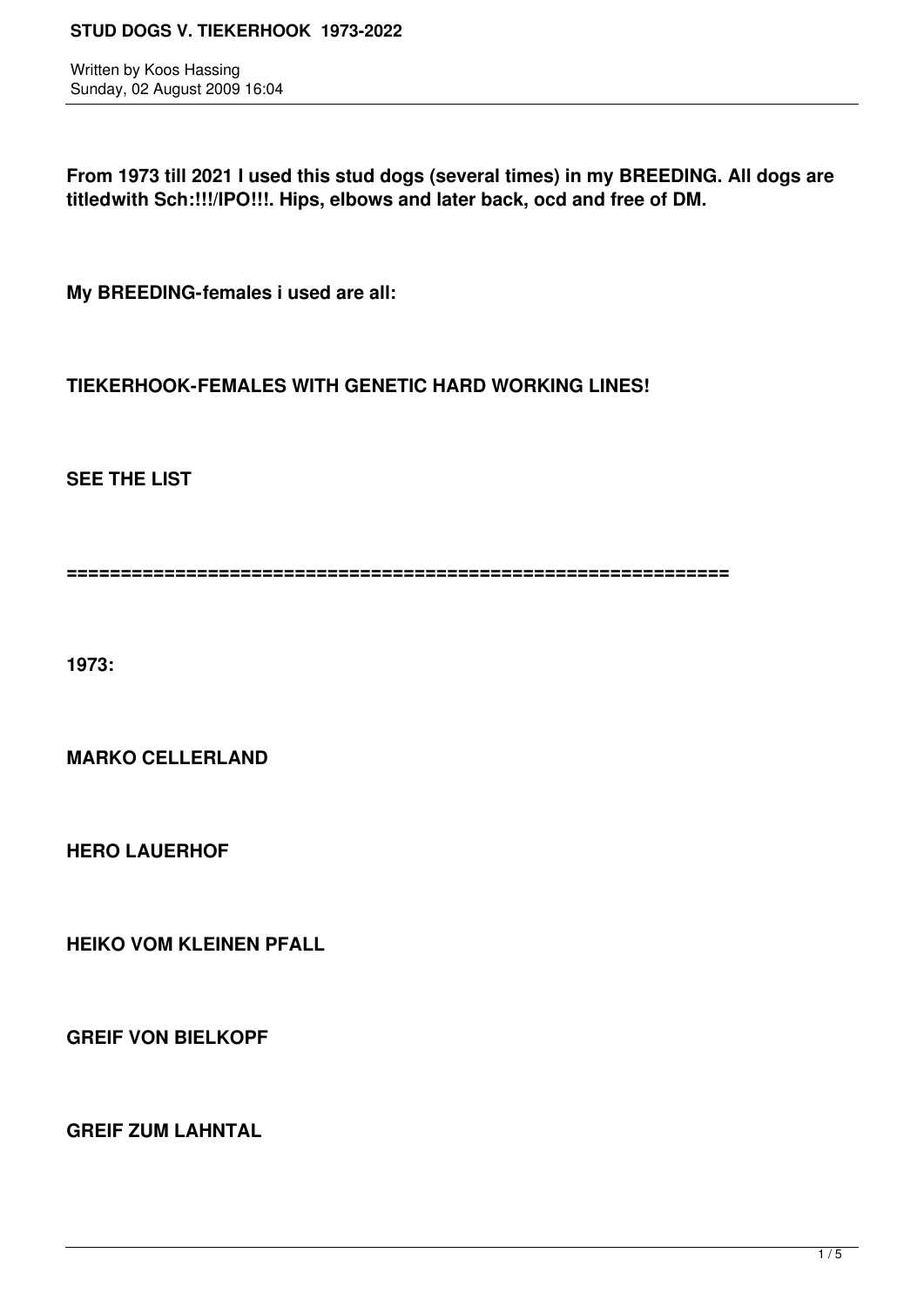#### **STUD DOGS V. TIEKERHOOK 1973-2022**

Written by Koos Hassing Sunday, 02 August 2009 16:04

# **SAGUS BÜSECKER SCHLOSZ**

**LANZO V. TIEKERHOOK**

**GUNDO V.D. MODAUQUELLE**

**HALF BÜSECKER SCHLOSZ**

**PASCHA V.GLOCKENECK** 

**JOHN V.FICHTENSCHLAG**

**FALKO VON HAUS SINDERN** 

**ASKO VON JOUFNE KEYLEFF**

**WANKO VON DER MAARAUE**

**ACHAT V.D. EICHMÜHLE**

**PERRY VON BEILSTEIN**

**BODO VOM LAHNUFER**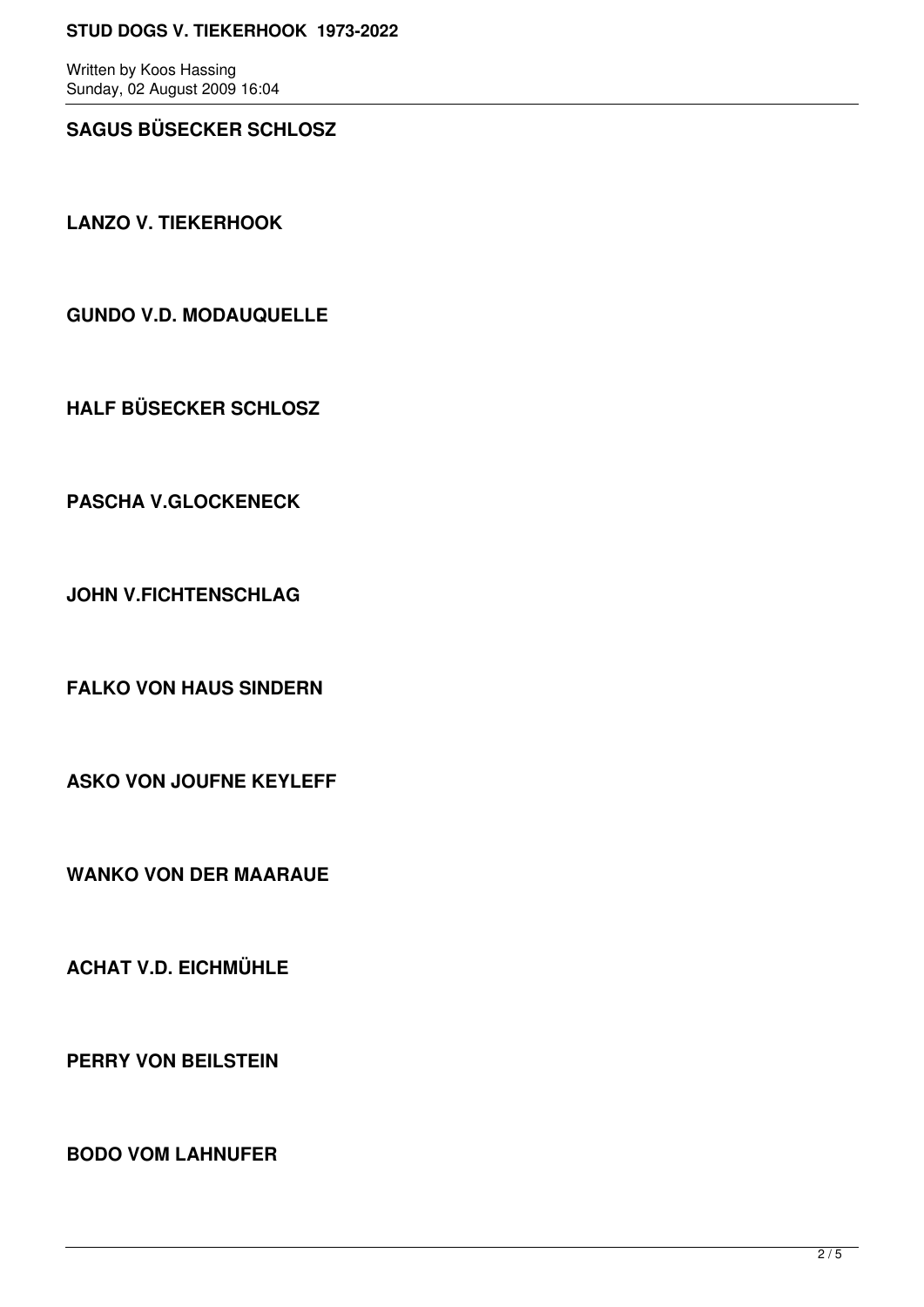Written by Koos Hassing Sunday, 02 August 2009 16:04

# **IKO V.D. LINDENHALLE**

**STORM V.TIEKERHOOK** 

**DAX V.D KESMARKER TRÄNKE**

**BODO V.TIEKERHOOK**

**ANTON PENDELBACHER HÖHE**

**FERO V. ZEUTENER HIMMLEREICH**

**LUDO V. TIEKERHOOK** 

**RAMBO V. TIEKERHOOK**

**XATO BÖSE NACHBARSCHAFT**

**NICK VON HEILIGEN BÖSCH**

**LEX V. TIEKERHOOK**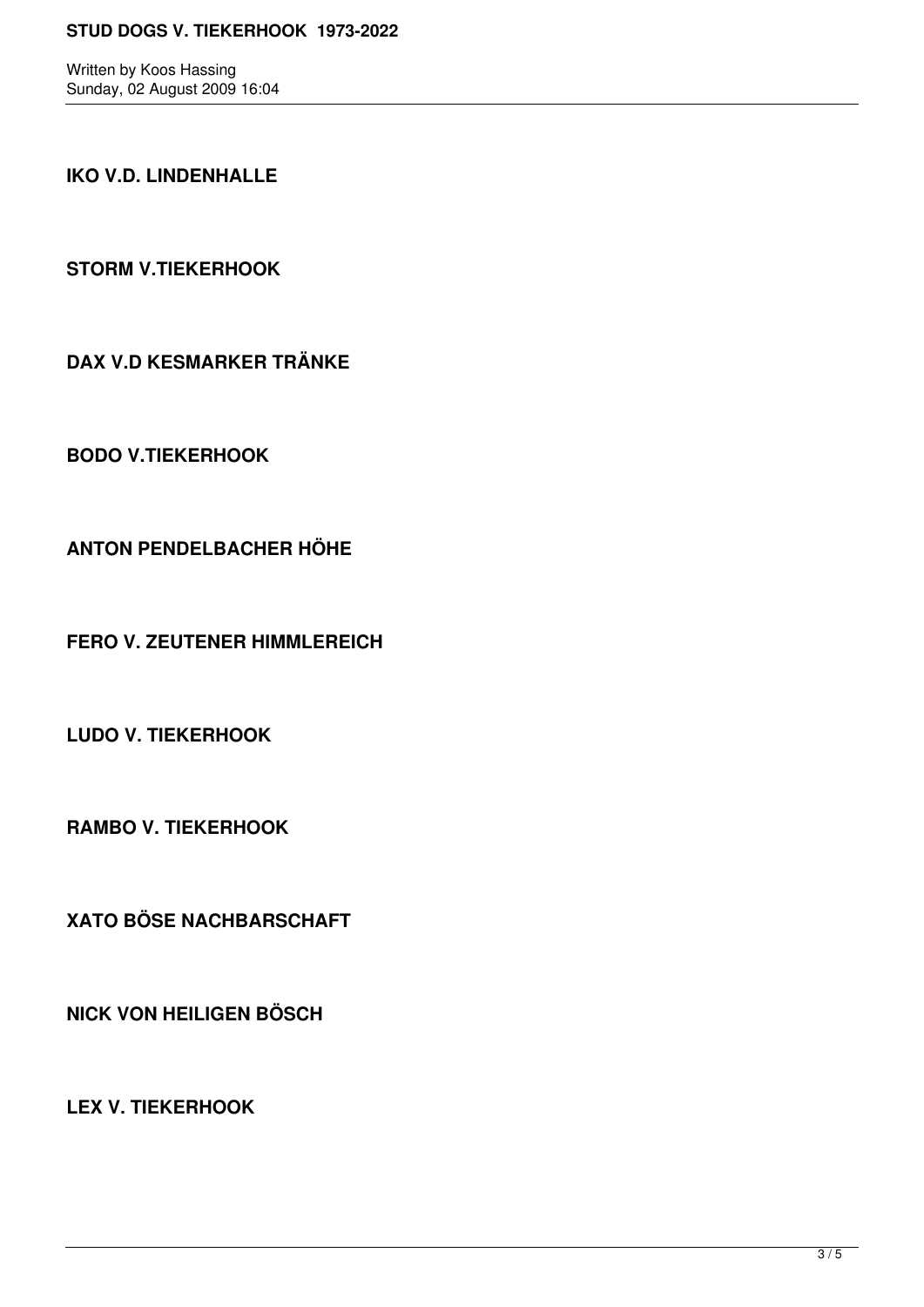#### **STUD DOGS V. TIEKERHOOK 1973-2022**

Written by Koos Hassing Sunday, 02 August 2009 16:04

## **ZICO V. ADELEGG**

**MAX V. TIEKERHOOK**

**HARRO V.D LECHRAINSTADT**

**YOSCHY V.D DÖLLENWIESE**

**BRISCO PATRIOT**

**BRANKO V.SALZTAHL-BLICK** 

**JIM VON SALZTAHLHÖHE**

**OPAL VON DER RÖDERBURG** 

**PIKE DEL LUPO NERO.**

**BLACK JACK V.D.TEUFELSKEHLE**

**XOLTAN VON PEROH**

**LAMAR VOM WOLFSHEIM**